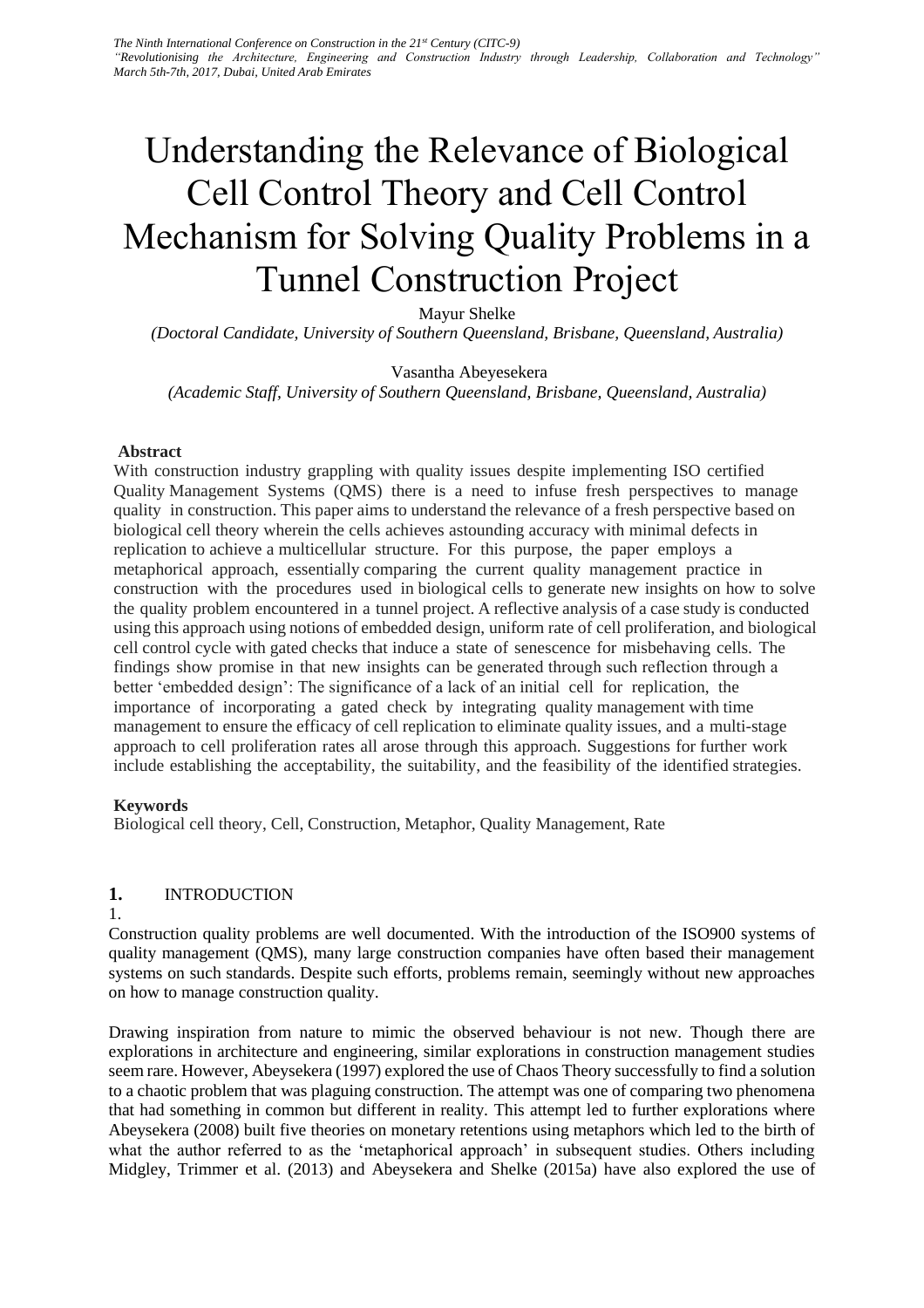metaphor with beneficial results though not in construction management. Drawing inspirations from these studies, the authors thought fit to explore the notion of 'construction as biological cells' given that it was possible to identify many types of 'cells' in construction (Abeysekera and Mayur 2015a). Accordingly, the authors have been pursuing this topic for the last three years, and in this study, the biological cell theory is explored further as described later.

# **2.** Biological Cell Theory (BCT) & Biological Cell Control Mechanism (BCCM)

In the quest to further explore Biological Cell Theory (BCT) application to construction, Abeysekera and Shelke (2013) synthesised three concepts exploring the notion of construction as biological cells. These three concepts are embedded design, the rate of cell proliferation and biological cell cycle. Abeysekera and Shelke (2015a) have further explored the concept of the biological cell cycle and its implications for construction work, wherein the identified construction cells are replicated to produce a 'multicellular' structure*.* However, unlike biological cells which replicate almost perfectly the construction cells do not replicate in an error-free manner

## **2.1 Embedded Design**

Every cell of any living being interprets the DNA strand allocated in its nucleus to produce the proteins needs for the survival of the organism (Ortega-Sanchez and Tyrrell 1998)). Thus the manufactured proteins based on the deciphered instructions of DNA can be considered as a basic life-sustaining compound. This transformation is achieved by the process of Transcription and Translation (Reece, Meyers et al. 2012). While transcription refers to making a faithful transcript of the gene's proteinbuilding instructions, the translation refers to the construction of amino acid sequence on cell sites based on the transcript. These instructions can be considered as the embedded design or programme for the overall process that the cell needs to follow for successful replication. With error rate in DNA duplication of the order of less than one mistake, every ten million nucleotides incorporated and correction of most errors quickly by an elaborate repair system that recognises the defect (Gerald 2010), the cell efficiency in achieving successful replication based on embedded design is indeed marvellous.

# **2.2 Cell Proliferation Rate**

The cell proliferation rate is at a constant rate as established below leading to question if any acceleration or deceleration of the process has any impact. The increased cell division per se stimulated by external or internal factors is associated with the development of many human cancers (Martin, Pike et al. 1990); while the slower rate is leading to degenerative disease and atrophy (Simon 1996). Further, Martin, Pike et al. (1990) clarifies that increased cell division may imply an increase in the process of cell division activity above the baseline rate or division of subset of cells that would ordinarily not be dividing. According to Lax and Thomas (2002) in-situ cell proliferation of transformed cell whose behaviour is no longer under normal regulatory pathway forms a small focus continuing growth beyond its limited size by not only avoiding the surveillance of the immune system but redirecting the blood supply to continue its abnormal growth. Thus abnormal cell proliferation rate outside of regulatory mechanism of the cell is a certain drain on resources with the ability to cause harm to the organism in some cases.

## **2.3 Biological Cell Cycle and Control Mechanism**

According to BCT, new cells originate only from other living cells *by the process known as 'cell division'.* As it procreates through division, each dividing cell passes through a series of defined stages known as the 'cell cycle' with checkpoints shown in Figure 1 with the phases and associated checkpoints. It is an ordered set of stages that results in the accurate division of one cell into two with exactly similar properties (Cassimeris, Lingappa et al. 2011, p. 985); this is what is known as 'symmetrical' division although there can be asymmetric cell divisions too as in stem cells with different properties (Karp 2008, p. 652).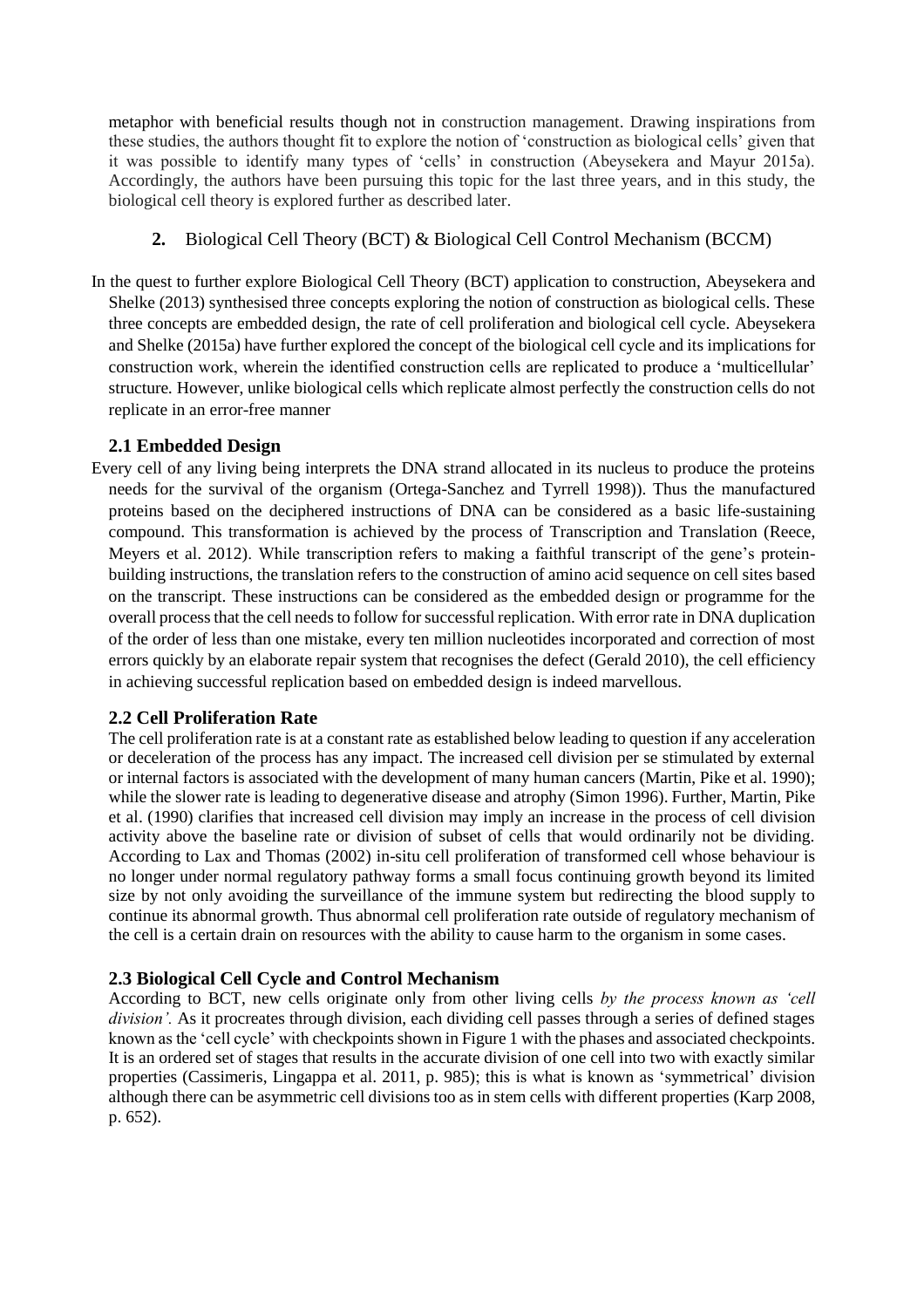

**Figure 1: Cell Cycle Phases (G1-S-G2-M and Go) with the Three Checkpoints** (Source: [http://blc.arizona.edu/courses/mcb422/PathFinderFolder/422\\_PathFinder\\_Intro.pdf\)](http://blc.arizona.edu/courses/mcb422/PathFinderFolder/422_PathFinder_Intro.pdf)

The entry in the cell cycle is achieved by regulating the cell cycle at checkpoints; an interesting feature of the cell cycle control mechanism often compared with control mechanism of a washing machine cycle which monitors both internal and external conditions (Reece, Meyers et al. 2011, p. 243). Such control is required to ensure that the 'cell does not enter the cell cycle when resources are not available to complete the cycle. It would be equally disastrous were the cells allowed to divide continuously without regard for what other cells around them were doing. The consequences of a breakdown in the controls in even a small number of cells can be seen in cancer, a disease of uncontrolled cell division [eventually killing the organism]' (Cassimeris, Lingappa et al. 2011, p. 674). In figure 1 there are G1 and G2 checkpoints which impose control across various phases to ensure the accurate process for cell replication. Based on process progress the checkpoint G1 may induce a state of rest to stop cells from taking part in further replication.

Reflecting on the above discoveries like controlled entry into cell cycle consisting of an ordered phases which are regulated in time and space through surveillance mechanism like checkpoint to ensure errorfree cell replication; one may raise the thorny question of whether in fact by emulating the biological cell's procreating mechanism which produces astonishingly error-free results (Karp 2008, Kunkel 2011), would construction professionals be able to overcome the perennial problems of construction?

## **3.** Aim, Objectives, and Methodology

Given the quality issues that plague the construction industry despite having a robust QMS, the aim of this paper is to understand the relevance of the BCT which has exhibited astounding accuracy in replication of cells to develop a multifunctional structure based on an embedded design. The insights gained from BCT in constructing nearly flawless structure is used to understand its application and hence its relevance for the construction industry to identify likely means to improve upon its ability to replicate in an error-free manner the identified construction cells. A reflective analysis of slab construction in a tunnel project is considered to understand the relevance of BCM.

In the quest to learn from the biological cells about its accurate replicating ability and to understand its relevance to construction, this paper has employed a metaphorical approach. The efficacy of such approach has been established to generate new insights and conceptual frameworks for solving complex problem (Midgley, Trimmer et al. 2013, Abeysekera and Shelke 2015a). The approach adopted is in essence about comparing the current quality management in practice in construction with the procedure adopted in the biological cells, so as to generate new insights on how to solve the quality problem encountered in the tunnel project.

Quality issues faced in the construction of tunnel project is selected where the first author was a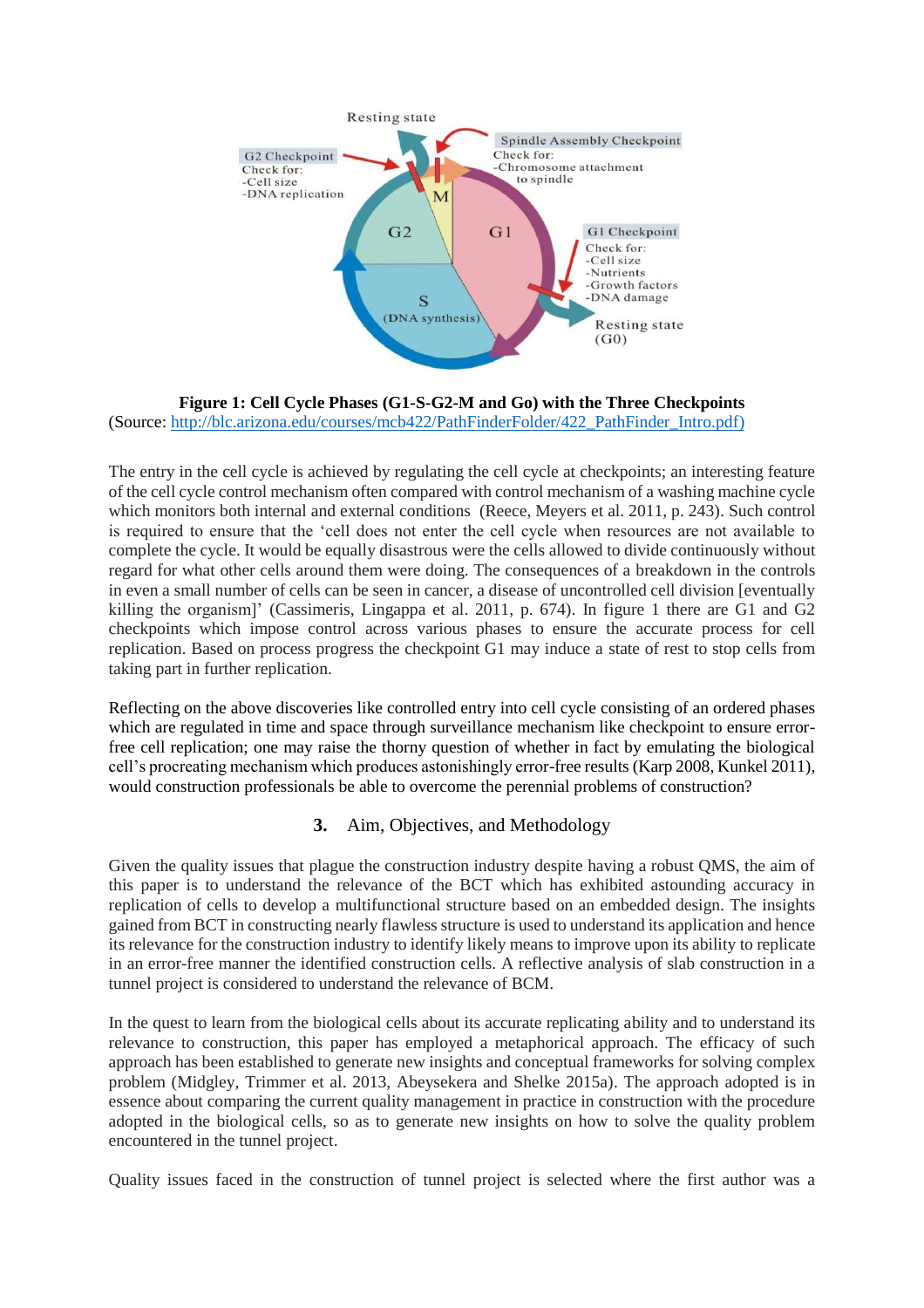participant-observer. Despite robust system design to achieve construction intent or (as-built), there were quality issues in the construction of the slab in the tunnel project. These identified quality issues are presented through a case study and a reflective analysis carried out to understand whether such problems could have been prevented if the insights gained from the BCT like the BCCM and Embedded Design were to be applied. There was rework carried out on some of the identified defective works, and despite robust QMP and various processes to deliver quality outcomes, quality defects have crept in the constructed slab.

# **4.** Quality Management in Large Construction Projects

This section will discuss the quality management practices normally prevalent in large construction projects, based on the experience of one of the authors who has been employed in quality management roles for a number of different construction projects in Australia. Such experiences have established that ISO 9001 Quality Management System (QMS) is the most popular system. Certification to that system is evidence of the company's existing quality system complying with the prescribed practices in the ISO standard. This invariably requires a documented Quality Management Plan (QMP) for the company to follow and calls upon the various relevant documented systems of the company. There is a requirement to document the various procedures and method to be followed to achieve quality in construction, and to that effect, the activity method statements are produced which layout the construction methodology to be followed at the coal face of construction.

Such activity method statement though primarily produced to assess, address and mitigate risk for each activity for the identified construction captures items like tolerances to be achieved and resource requirements like plant, material, and manpower. It covers construction timeline, quality requirement, safety requirement, any permits or approvals for the jobs, environmental issues and any communityrelated issues as also the manner in which the completed works will be documented. There is a section for a quality requirement listing various check sheets and test plans withhold points and specifications for the required activity which capture the technical (quality) requirements for the described job. No activity can proceed beyond hold point unless witnessed and approved by the client. Following review by other disciplines like construction, quality, safety as well as the client the activity method statement is certified for use on site. Any identified work which does not meet the relevant technical specifications qualifies as having product defect, while the system defect identifies the breach of any procedure or system which is applicable while executing such works. The identified defects are suitably addressed and rework carried out where necessary. There are mechanisms such as audits, surveillance, inspections to ensure process compliance. The weekly and monthly quality reports track key performance indicators like non-conformances, defect rectification cost, audits and corrective actions, status of work lots, quality frequency rate. Such reports serve the purpose of flagging any areas of concern for further investigation and corrective actions as required.

There is thus substantial system and process documentation available as described above with the intention of delivering quality outcomes; however, it is noticed despite such existing instructions (or design for delivering the product) there have been quality issues in the construction of slab-both product and system defects. There is an expectation of achieving congruence between the design intent and 'construction' intent. Isn't this shortfall between the two labelled as quality issues? Such quality issues and means to address these are explored in the case study of the slab construction next.

# **5.** Quality Issues in Tunnel Slab Construction-A Case Study

This case study examines the quality issues in the construction of a tunnel slab which consists of a number of concrete shell segments cast-in-situ which are very similar and as such seen as 'cells'. During the construction of these repetitive concrete slab cells, there were 73 product quality issues identified (39 on incorrect thickness, 28 on improper curing, three (3) on the incorrect concrete finish, 2 for using concrete with higher slump and 1 for drainage pit not installed in-situ in one of the 350 concrete slab cells each 9m wide. Also, there were three (3) system related quality issues like documentation preparedness for the slab pour, improper recording of details in check sheet and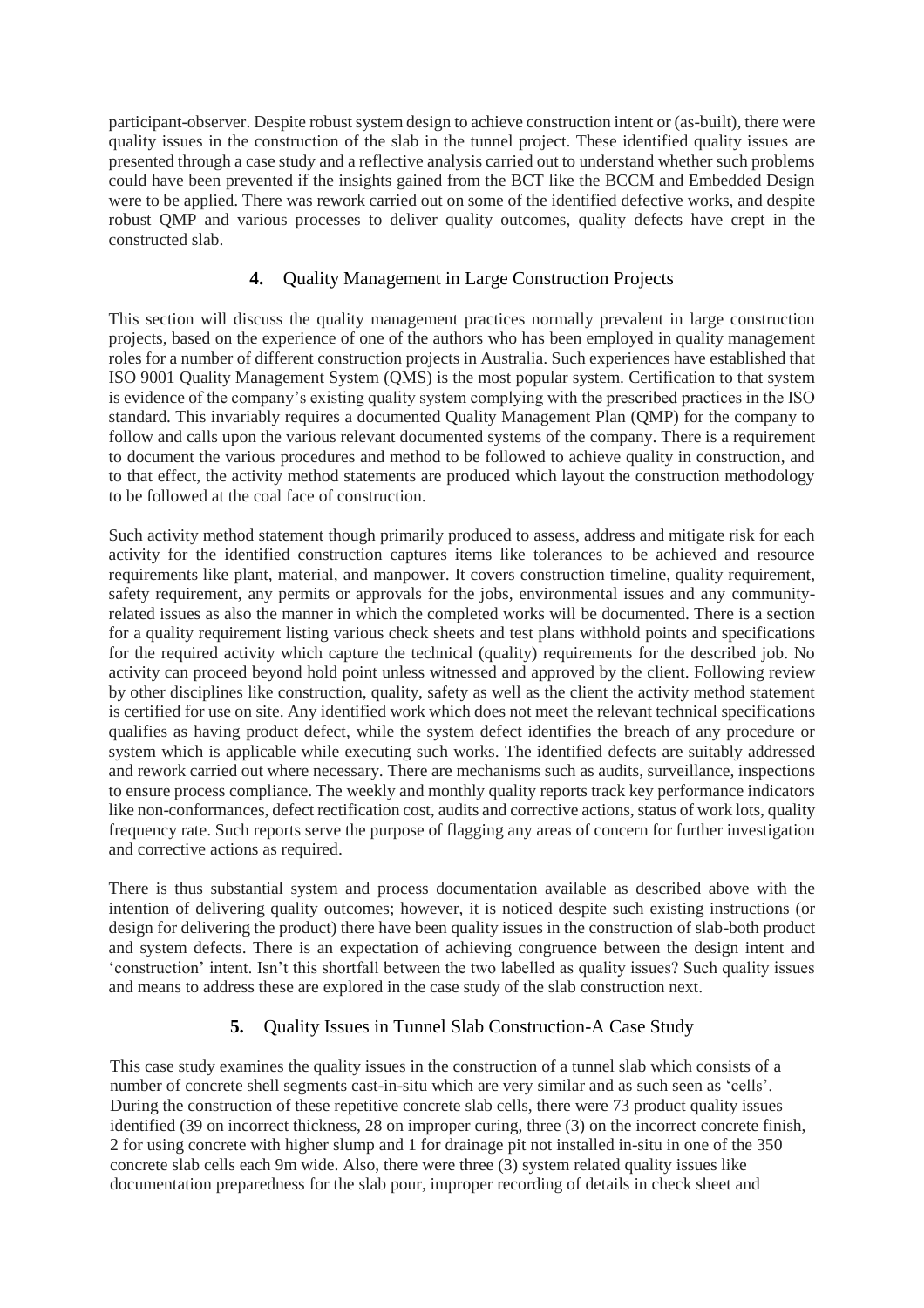measurement of slump on adding additional water. Given that most of the quality issues are identified as product related (73 out of 76) when compared with system issues (just 3), it would appear that despite following the QMS, there are significant quality issues. Does this indicate insufficiency of the system design to deliver the required product quality, or is it the implementation and control of the system design causing such product quality issues? It appears that even minor amount of quality issues with the system have led to a significant number of product quality issues in the replication of slab (i.e. in replication of slab cells). Is this the case? These issues are discussed next based on the insight gained from BCT to understand if such problem could have been averted.

## **5.1 Reflective Analysis vis-à-vis BCT and BCCM**

Quality issues have crept in the construction of repetitive slab cells despite an apparently robust QMS, various codes of good practices, approved design and procedures and documented knowledge. The various procedures and practices within the company and established system are used to translate the design intent to construction intent, and all such relevant information can be considered as 'embedded design' for the construction of the slab. This can be considered as similar to the design in a biological cell which is coded in the DNA (Section 2.1). However, the similarity of the slab construction cell appears to end here when compared with the astonishing replication accuracy and efficiency of the biological cell. BCT is further indicating cellular control for successful proliferation or growth, (Section 2.2 and 2.3) and this concept is explored to gain an understanding of the quality issues.

The Figure 2 below is the plot of the concrete pour over the duration of the project to determine the average rate of pour (or pour-cell) and how it has progressed (cumulative pour completion) with quality issues were identified for each pour plotted in a cumulative manner over the pour completion. Within 25% of total concrete poured 86% of QA issues have been identified and within the first half of the job has 94% of QA issues associated while the balance half of the job has 6% of QA issues attributed to it. This can be considered as representing the experience curve or learning curve with activities not yet under full control which is likely to lead to variations in production rate and by extension adverse quality issues.



#### **Figure 2: Variation in concrete poured per day and quality issues recorded**

The cell theory has established any variation either higher or lower than uniform rate is abnormal with activities beyond cellular control. When viewed together with the learning curve, this suggests the importance of controlling the activities, especially at the start, as demonstrated in the first 25% of concrete pour which has more that lion's share of quality issues. Analysing further the instances of deviation from average pour rate based on figure 2 above has an interesting outcomes with respect the occurrences of the quality issues with minimum number of QA issues (13%) identified when the pour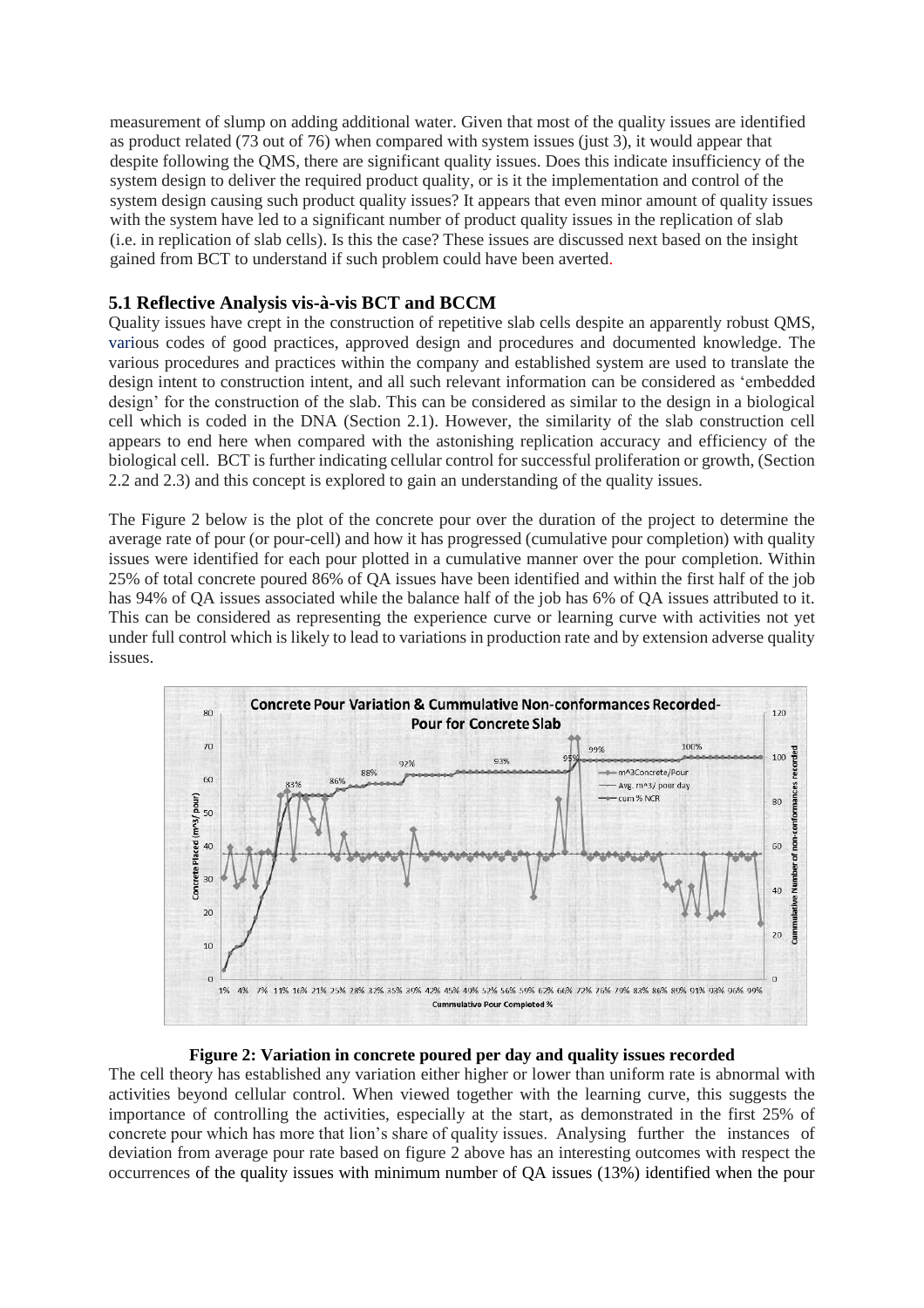rate was closer or equal to the average pour rate (6% of pour); 36% of quality issues have been recorded for pour rate lesser than average (45% of pour) and 51% quality issues have been identified when pourrate was higher than the average pour rate (49% of pour).

With deviation from average pour rate, 45% of pours lesser than average and 49% of pours greater than average system pour rate the incidence of Quality issues recorded are 36% and 51% respectively, i.e.,.87% of Quality issues have occurred when the pour rate has deviation away from the average. Meanwhile, for 6% of pours close to the average pour rate, the Quality issues recorded are the least at 13%. This seems to highlight that deviation from the average system (pour) rate or proliferation rate, implies in terms of BCT, an operation out of the control of the cell cycle control mechanism. While those pour within the ambit of the apparent cell cycle control mechanism has minimum errors or tendency to proliferate in a (less) error-free manner or achieve a right-first-time in replication, as indicated by BCT. This concept of biological cell cycle control mechanism (BCCM) is discussed next.

## **5.2 BCCM and Cell Replication Quality**

The sequential progression of events in a biological cell through various phases was discussed in Section 2.3. Each phase has a gate where quality checks are carried out for compliance with the required parameters. In fact, BCCM can delay processes to achieve synchronisation of activities within the cell cycle to achieve successful replication. In construction, it is the schedule or the programme which drives the construction activity with various interdependencies of activities identified thus highlighting the likely constraints for construction. However, there is a lack of emphasis on the gates (which are present in BCCM) and the ability to check the outcomes of activity regarding quality parameters and impose order to fix the same. A comparison between practices adopted in biological cells and the significance for construction (metaphorically) are shown in Table 1.

|                | <b>BCT</b> and Concept of<br><b>BCCM</b> , Embedded Design                                                                                                    | <b>Construction Cell</b>                                                                                                                                                                                | Significance for<br>Construction                                                                                                                                                                                                              | Remarks                                                                                                                                                                                                                                |
|----------------|---------------------------------------------------------------------------------------------------------------------------------------------------------------|---------------------------------------------------------------------------------------------------------------------------------------------------------------------------------------------------------|-----------------------------------------------------------------------------------------------------------------------------------------------------------------------------------------------------------------------------------------------|----------------------------------------------------------------------------------------------------------------------------------------------------------------------------------------------------------------------------------------|
| 1.             | An initial cell is available for<br>replication based on the DNA<br>or embedded design.                                                                       | Initial cell for<br>replication is not<br>available and needs to<br>be built.                                                                                                                           | Documented processes or<br>design when executed leads to<br>an initial cell in space and time,<br>Construct mock cell for<br>replication                                                                                                      | In construction, initial cell is<br>available only in abstract<br>form i.e. in procedures, plans,<br>design documentation,<br>methodology                                                                                              |
| 2.             | <b>BCCM</b> is a sequential<br>controller with phases<br>scheduled sequentially with<br>each phase subject to a gated<br>check for readiness of next<br>phase | The controller of the<br>sequence is embedded<br>in the project<br>schedule. However, it<br>does have focus on<br>quality of the<br>completed activities                                                | Integrate quality with (time)<br>schedule; it needs to be<br>deliberate than accidental or<br>'business as usual' activity                                                                                                                    | The controller of the sequence<br>is the plan of activities in<br>space and time with<br>interrelated activities and<br>dependency.<br>Quality compliance is not its<br>focus, but interrelation of<br>activities to achieve as-built. |
| 3.             | If the state is unready for<br>replication, the cell is put into<br>a state of senescence.                                                                    | Rarely ever complied<br>with; schedule more<br>important than quality<br>ethos prevalent                                                                                                                | Develop a schedule (design)<br>that simulates senescence.                                                                                                                                                                                     | This can be achieved by<br>building in time slots for<br>overcoming product and<br>system defects                                                                                                                                      |
| $\overline{4}$ | Cells proliferate at a uniform<br>rate                                                                                                                        | Concepts of rate,<br>rhythm, harmony are<br>rarely explored<br>(Abeyesekera 1997)                                                                                                                       | Explore the possibilities of<br>developing schedules using<br>these concepts                                                                                                                                                                  | Cell replication within a<br>phase to be uniform; different<br>rates can apply for different<br>phases of the same<br>activity/operation                                                                                               |
| 5.             | BCCM is controlling system<br>which is proven to achieve<br>nearly error-free replication                                                                     | The system or process<br>capability needs to be<br>established for every<br>project given the<br>unique nature of every<br>project activity,<br>despite identification<br>of cells for<br>repeatability | Important to have proven<br>processes which work<br>successfully. However, needs<br>reestablishment for every new<br>project. Agility and ability to<br>evolve based on past lessons<br>and implementation is<br>important to minimise errors | Re-establish process or<br>system capability for every<br>project.<br>The achieved project<br>outcomes are a likely measure<br>of such capability.                                                                                     |

### **Table 1: Biological Cell Practices for Replication and Significance for Construction Cell**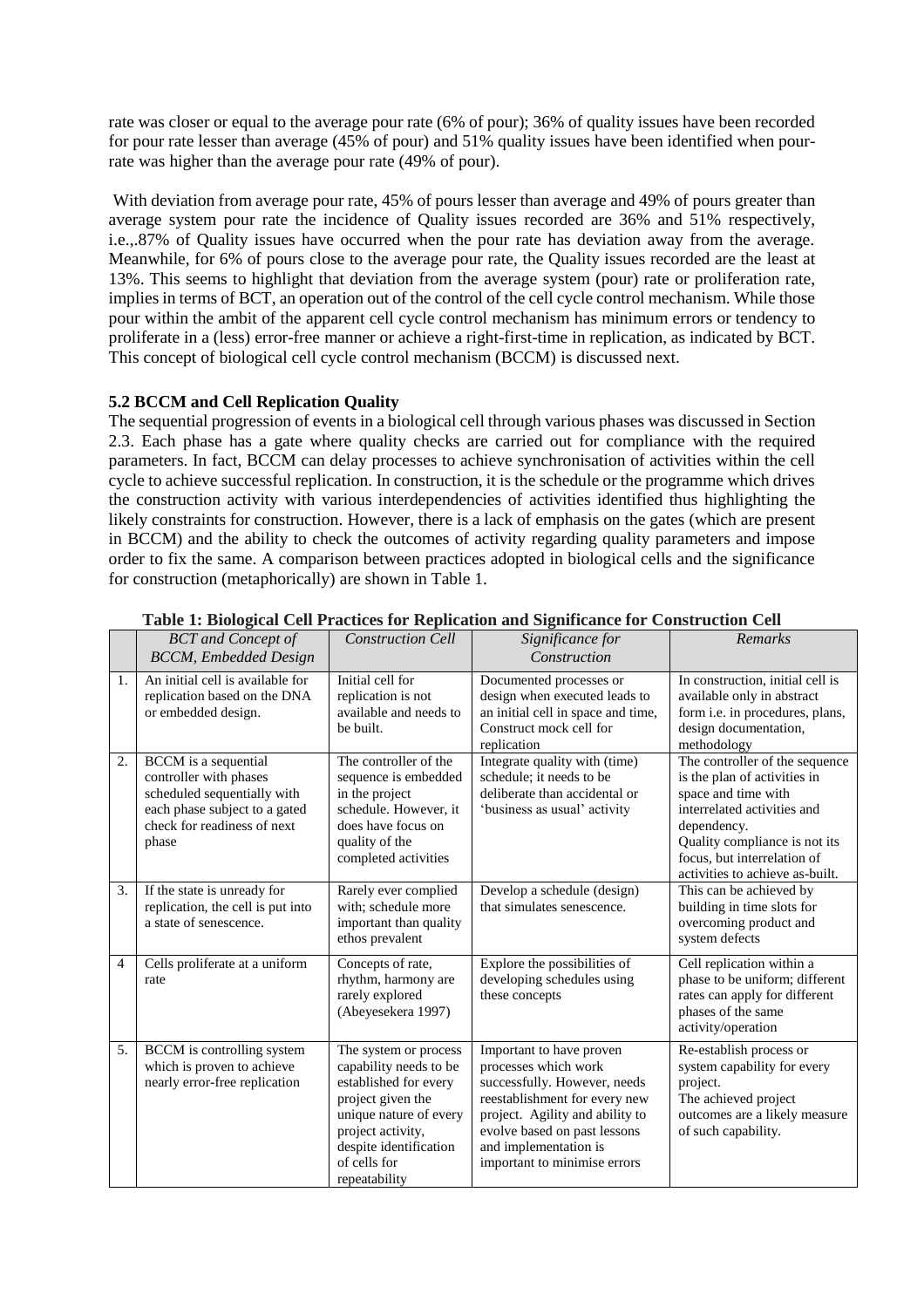|    | <b>BCT</b> and Concept of<br><b>BCCM</b> , Embedded Design                                                                                                                                                                                                                                                                                                                                                         | <b>Construction Cell</b>                                                                                                                                                                                                                                                                     | Significance for<br>Construction                                                                                                                                                                                                                                                                                                                                                                                 | Remarks                                                                                                                                                                                                                                                                                                                               |
|----|--------------------------------------------------------------------------------------------------------------------------------------------------------------------------------------------------------------------------------------------------------------------------------------------------------------------------------------------------------------------------------------------------------------------|----------------------------------------------------------------------------------------------------------------------------------------------------------------------------------------------------------------------------------------------------------------------------------------------|------------------------------------------------------------------------------------------------------------------------------------------------------------------------------------------------------------------------------------------------------------------------------------------------------------------------------------------------------------------------------------------------------------------|---------------------------------------------------------------------------------------------------------------------------------------------------------------------------------------------------------------------------------------------------------------------------------------------------------------------------------------|
| 5. | DNA (design) codes<br>transcription is accurate within<br>the nuclear envelope.<br>The DNA by itself does not<br>take part in construction,<br>however, has direction for near<br>perfect replication                                                                                                                                                                                                              | The design is a set of<br>processes or system<br>documentation coded<br>to achieve desired<br>project outcomes.                                                                                                                                                                              | The equivalent of transcription<br>in construction is generating a<br>copy of the desired processes<br>for identified activities in<br>construction. Is this accurately<br>done? Where is it done?<br>Design is documented by<br>separate team to construction                                                                                                                                                   | Similar to a biological cell,<br>design in construction has<br>codes to deliver agreed upon<br>acceptable project outcomes.                                                                                                                                                                                                           |
| 6. | DNA translation is the process<br>of transferring the design from<br>nuclear envelope to the cell<br>construction site to assemble<br>required building blocks for<br>the cell survival and growth.<br>This is achieved despite DNA<br>codes are in different chemical<br>language (nucleotides), while<br>the as-built blocks on cell<br>construction sites are made of<br>amino-acids.                           | For actual<br>construction on site<br>such 'translation' of<br>design is the various<br>documentation like<br>methodology, check<br>sheets, and test plans.                                                                                                                                  | Implies the need for design<br>translation using a robust<br>system to deliver instructions to<br>the construction site to call<br>upon various processes and<br>material to achieve desired<br>outcomes.<br>Establish congruence between<br>the design intent, transcription<br>of design and translation of<br>design codes to achieve<br>agreement between the design<br>intent and construction<br>outcomes. | The 'translated' documents<br>are used on the construction<br>site to assemble or build the<br>product. These call for<br>processes to assemble the<br>building blocks or material to<br>achieve the construction cell<br>growth.                                                                                                     |
| 7. | Embedded design has an<br>intent-which is manifest in the<br>construction intent wherein in<br>building blocks are used as per<br>the codes in embedded design.<br>Though chemical language of<br>design is different to<br>construction language on cell<br>site, there is congruence<br>observed in terms of design<br>and construction intent-i.e.<br>successful replication of cell in<br>an error-free manner | Similar to a biological<br>cell, there is a design<br>intent which is coded<br>to be later used for<br>achieving the<br>construction intent.<br>There is significant<br>mismatch observed<br>(quality issues)<br>wherein the design<br>intent, and<br>construction intent is<br>not aligned. | While the language of codes<br>may be similar, English in most<br>cases, there is significant<br>mismatch observed (quality<br>issues) wherein the design<br>intent and construction intent<br>are not aligned.                                                                                                                                                                                                  | Focus is required on this<br>process of translation of<br>design codes to<br>understandable construction<br>codes. There is a significant<br>loss in translation from design<br>to construction.<br>Simplification of process<br>documentation, use of visual<br>to convey the design codes<br>easy to refer and work to on-<br>site. |

The above analysis shows that BCT has significant insights on offer with this case analysis highlighting likely areas for application to achieve error-free replication of construction cell.

## **5.3 Application of Insights gained from BCT and BCCM**

To articulate the application of concepts described in items 1 to 5, Table 1 above considers the case of a simplistic case of constructing 500 columns in 20 days. One possible approach for completing this project would be to construct 25 columns daily which would include the following sub-activities in one 'column cell', namely, fix reinforcement, install formwork, concrete, cure, remove formwork. This is a 'scheduling cell'. This cell is expected to be replicated 500 times for the as-built. Quality assurance activities are expected to be carried out while the operation is on-going without a formal attempt to correct quality issues that may occur in each cycle. However, this is not the cellular approach if one is to reflect on the biological cell approach. While it maintains a uniform rate of proliferation, it does not show the how the gated quality checks can be integrated (deliberately) with the time schedule. This is achieved as shown in Table 4.

In essence, the cell replication starts slowly and then reaches the uniform rate when the cell replication is perfect. What is proposed is that in Phase 1, the cell output increases uniformly, with number of cells in Day 1 set at 10, and Day 3 set at 20, and on Day 5 set as 30, and then during the Phase 2, the rate of cell proliferation remains a constant but what is important to note is that the gated quality checks are inbuilt to the schedule with Days 2 and 4 used as gated checks. For instance, on Day 2, a thorough quality evaluation is made, lessons learnt, and corrective action designed for further check in Day 3. The same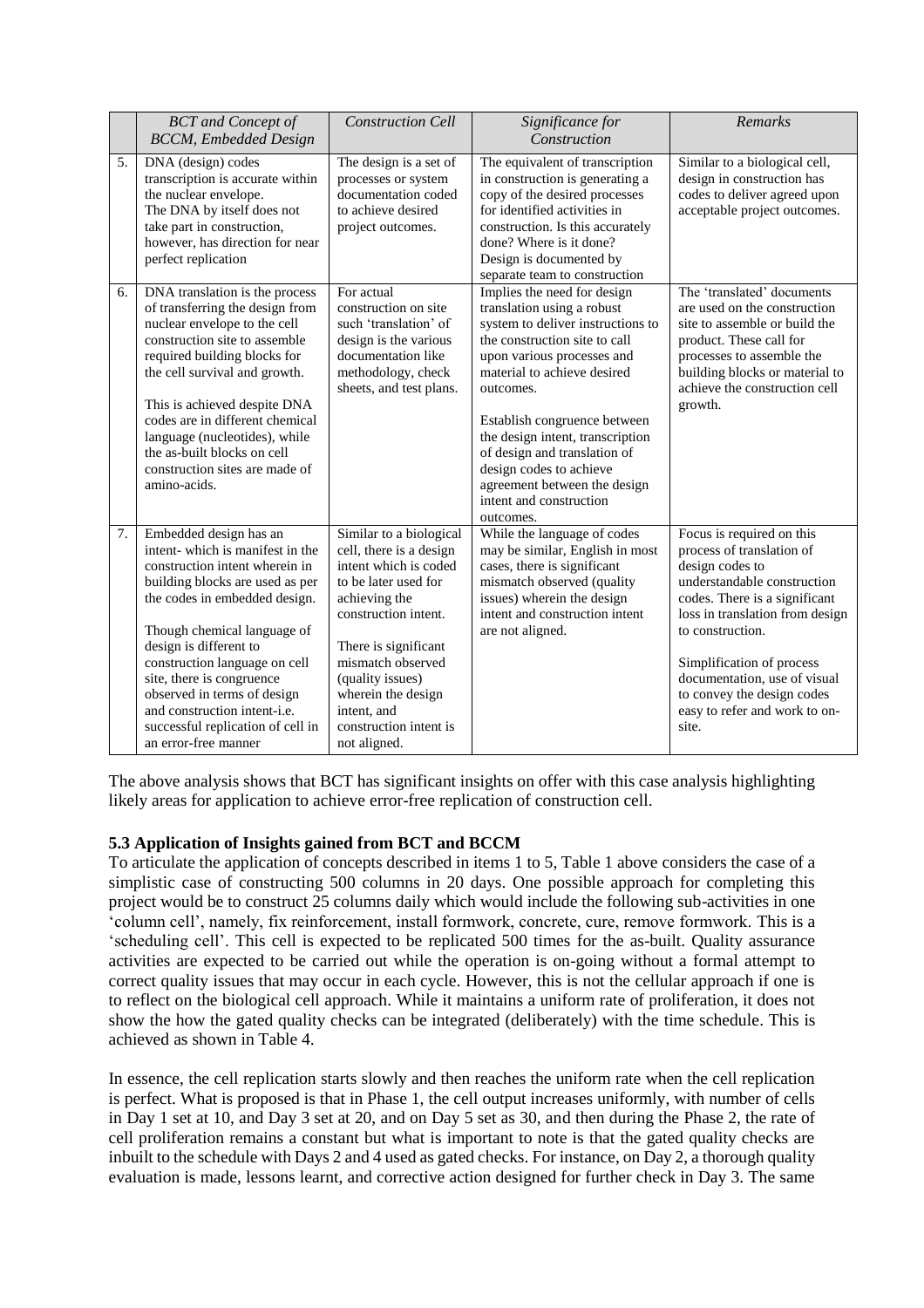is done on Day 5 with the further investigation until perfection is reached.

This approach also takes into account of the fact that in construction an initial cell is not available for replication (as in biological cells). The initial cell in construction is in an abstract form as noted before, embedded in coded forms in various system and process documentation. This initial construction of cell in space and time appears to present a significant challenge because despite recording 4% quality issues in system implementation there were 96% product quality issues identified. This focus on developing an initial cell, keeping in mind its existence in abstract form embedded within the various codes is one of the ways likely to help in achieving error-free replication of a 'perfectly' developed initial cell along with the gated checks built into the time schedule thereby integrating time scheduling with quality management particularly in complex construction projects such as this.

| .            |            |                       |                                                        |  |  |  |  |
|--------------|------------|-----------------------|--------------------------------------------------------|--|--|--|--|
| <b>Phase</b> | Day        | Activity              | <b>Remarks</b>                                         |  |  |  |  |
|              | Day 1      | 10 columns            | Construct Cell 1                                       |  |  |  |  |
|              | Day 2      | Quality gate checks 1 | Modify process to overcome quality defects and ensure  |  |  |  |  |
|              |            |                       | replication is defect free                             |  |  |  |  |
|              | Day 3      | 20 columns            | Construct Cell 2                                       |  |  |  |  |
|              | Day 4      | Quality gate check 2  | Modify process to overcome quality defects and ensure  |  |  |  |  |
| PHASE 1      |            |                       | replication is defect free                             |  |  |  |  |
|              | Day 5      | 30 columns            | Construct Cell 3                                       |  |  |  |  |
|              | Day 6      | Quality gate checks 3 | Modify process to overcome quality defects and ensure  |  |  |  |  |
|              |            |                       | replication is defect free.                            |  |  |  |  |
| PHASE 2      | Day $7-20$ | 31 columns per day    | Construct Cell 4; replicate the 31-column cell for the |  |  |  |  |
|              |            |                       | next 14 days AT A UNIFORM RATE                         |  |  |  |  |

| <b>Table 2: Sample Construction Approach based on BCT</b> |  |
|-----------------------------------------------------------|--|
|-----------------------------------------------------------|--|

## **6. Conclusion-Strategies for Defect Free Replication**

The foregoing reflective analysis leads to the following strategies for further exploration. These strategies evolved only by the use of the metaphorical approach described above influenced by biomimicry paving the way to develop new insights on how to manage quality on construction projects. **:**

- a) Synthesise physical and/or scheduling cells for creating a multi-cellular product using the concepts of uniform rate of cell proliferation and embedded design for cell replication.
- b) Integrate quality with time and resource management (perhaps breaking 'flow' as required to avoid costly and time-consuming quality issues).
- c) Incorporate a gated check approach (similar to biological cells) simulating cell senescence with deliberate breaks for perfecting cell replication (i.e. to eradicate product and system defects).
- d) The above may introduce a dual rate approach to cell proliferation through a multi-phase approach as outlined before with initial phases focussing a low rate of build to perfect the replication eventually leading to a stable rate of build. (Note that this is not linked with learning curve effect observed in projects with repetitive units.)
- e) Assess the risks associated with the lack of an initial cell which exists as an abstract form embedded within various processes and documentation. This required and enhanced diligence for the construction of the first cell is important, especially given the loss in translation of the design intent despite having a robust system and documentation to avoid quality issues.
- f) Review the current practice of transmitting the design intent to the construction site. There is a significant loss in translation or perhaps scope for misinterpretation. There is a need for congruity between design codes and translated codes at the construction coal face. More efforts may be required to embed the construction codes (translated from design) at the construction site.

As part of future work, it is planned to explore the above conclusions through further case studies and discussions with industry personnel to understand the importance of the above-mentioned strategies, their suitability, acceptability, and feasibility.